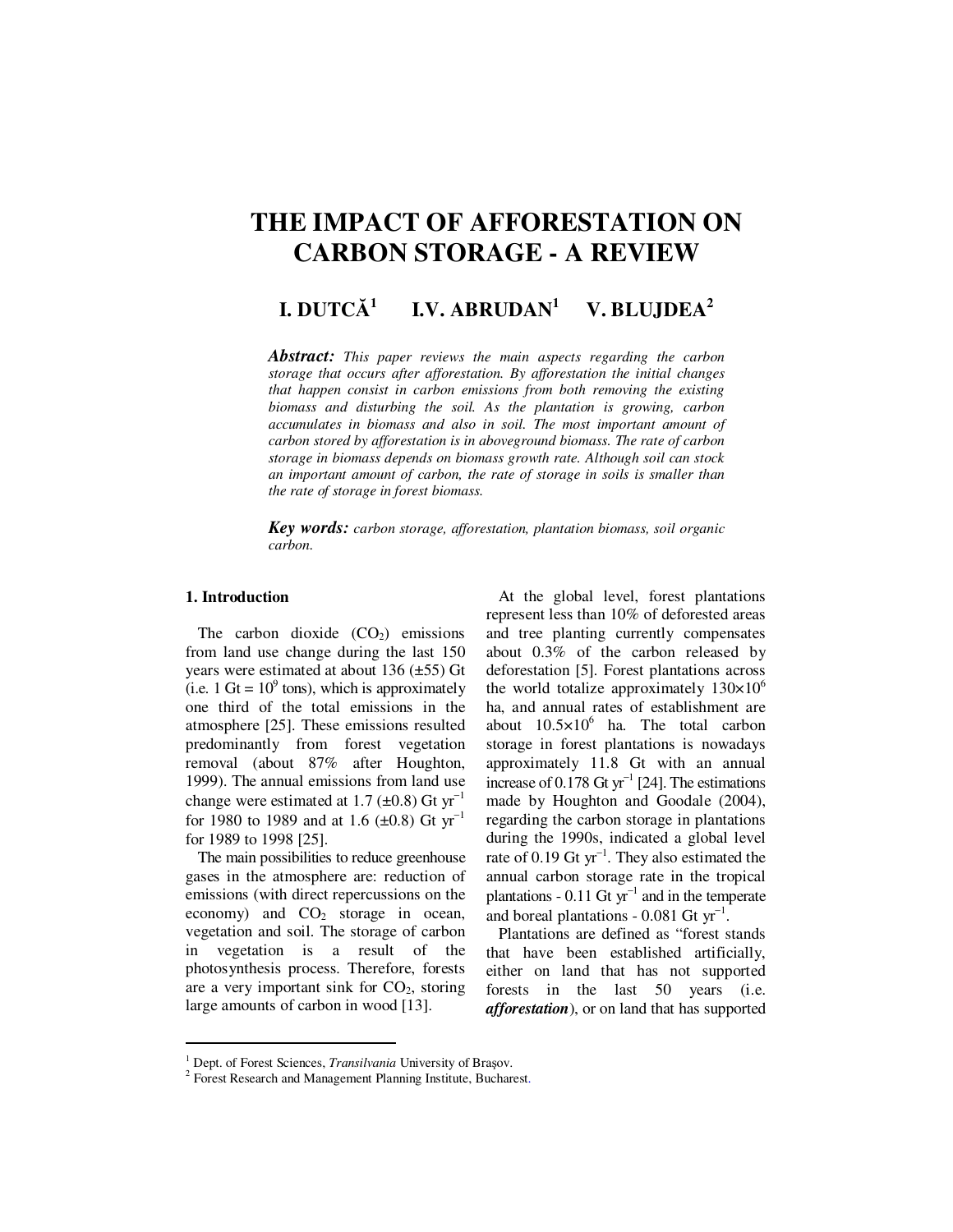forests in the past, but where the original vegetation has been replaced by forests (i.e. *reforestation*)" [3].

The afforestation has the potential to contribute to carbon storage, directly through accumulation in biomass and soil and indirectly, by providing an alternative to fossil fuel [7]. The use of biomass as a renewable source of fuel can create a mechanism for offsetting increased atmospheric  $CO<sub>2</sub>$  and also provides an incentive for improving forest management [4]. In this way the addition of  $CO<sub>2</sub>$  from burning fossil fuel in the global  $CO<sub>2</sub>$  cycle could be reduced.

Depending on the type of vegetation, terrestrial ecosystems could be a source or a sink for atmospheric  $CO<sub>2</sub>$  [8]. The tropical biome is considered to be a net source of  $CO<sub>2</sub>$ , while the boreal is a sink for  $CO<sub>2</sub>$  [22]. The boreal ecosystems hold their highest stocks of carbon in soils, whereas, moist tropical forests in general have large stocks of carbon in the trees [25].

The Gross Primary Production (GPP) represents the total amount of biomass resulted from the photosynthesis process. The GPP is expressed in Gt of  $CO<sub>2</sub>$  used and is estimated to be about 120 Gt  $yr^{-1}$ . But the losses from respiration lead to a Net Primary Production (NPP) of only 60 Gt yr<sup>−</sup><sup>1</sup> . Through decomposition of dead organic matter, global ecosystem loses other 50 Gt yr<sup>−</sup><sup>1</sup> resulting a Net Ecosystem Productivity (NEP) of  $10$  Gt yr<sup>-1</sup>. NEP is usually affected by disturbances (e.g. fire, wind-throw, drought, pests, and human activities). These disturbances translate NEP into a Net Biome Productivity (NBP) which was estimated to be about  $0.7$  ( $\pm$ 1) Gt  $yr^{-1}$  [25]. The NBP is actually the resulting net imbalance of the terrestrial ecosystem from a  $CO<sub>2</sub>$  perspective.

The dynamics of  $CO<sub>2</sub>$  storage through afforestation is detailed further at the following different levels: aboveground biomass, belowground biomass and soil.

#### **2. Aboveground Biomass Accumulation**

The rate of carbon storage in forest biomass depends on tree growth rate: the more biomass is added through photosynthesis the more carbon is stored. Following afforestation, this rate (i.e. storage rate) increases in time, up to a maximum and then decreases. It depends on tree species, site conditions, planting density (i.e. number of trees per area) and rotation (i.e. the number of years required to grow a stand to a desired size or maturity). Fast growing species are the most efficient for carbon storage. Studies in tropical forests by Silver et al., (2000) indicates that aboveground biomass increased at a rate of  $6.2$  t ha<sup>-1</sup> yr<sup>-1</sup> during the first 20 years after afforestation and only at a rate of 2.9 t ha<sup>-1</sup> yr<sup>-1</sup> over the first 80 years, because of slower growth rate of older forests. Although in over-mature forests growth rate approaches to zero,  $CO<sub>2</sub>$  may continue to be stored in soils by decomposition of dead leaves and branches from trees [25].

Another study conducted in a plantation chrono-sequence of oak and Norway spruce from Denmark, Sweden and Netherlands, showed that the rate of carbon stored in biomass was 3.7 (range between 2.7 and 4.6) t ha<sup>-1</sup> yr<sup>-1</sup> for stands younger than 45 years with no clear influence of different site characteristics [23]. The authors explained this lack of site influence on carbon storage as a legacy of former agricultural use (i.e. the soil enrichment with fertilizers). This rate is close to the rate of 4.1 t  $ha^{-1}$  yr<sup>-1</sup> reported by Winjuma et al. in 1997 as a potential carbon storage rate for temperate forests.

Based on existing literature, Nilsson and Schopfhauser (1995) suggested the following rates of aboveground carbon accumulation in plantations:  $10$  t ha<sup>-1</sup> yr<sup>-1</sup> for coniferous plantations in Australia and New Zealand;  $1.5...4.5$  t ha<sup>-1</sup> yr<sup>-1</sup> in coniferous temperate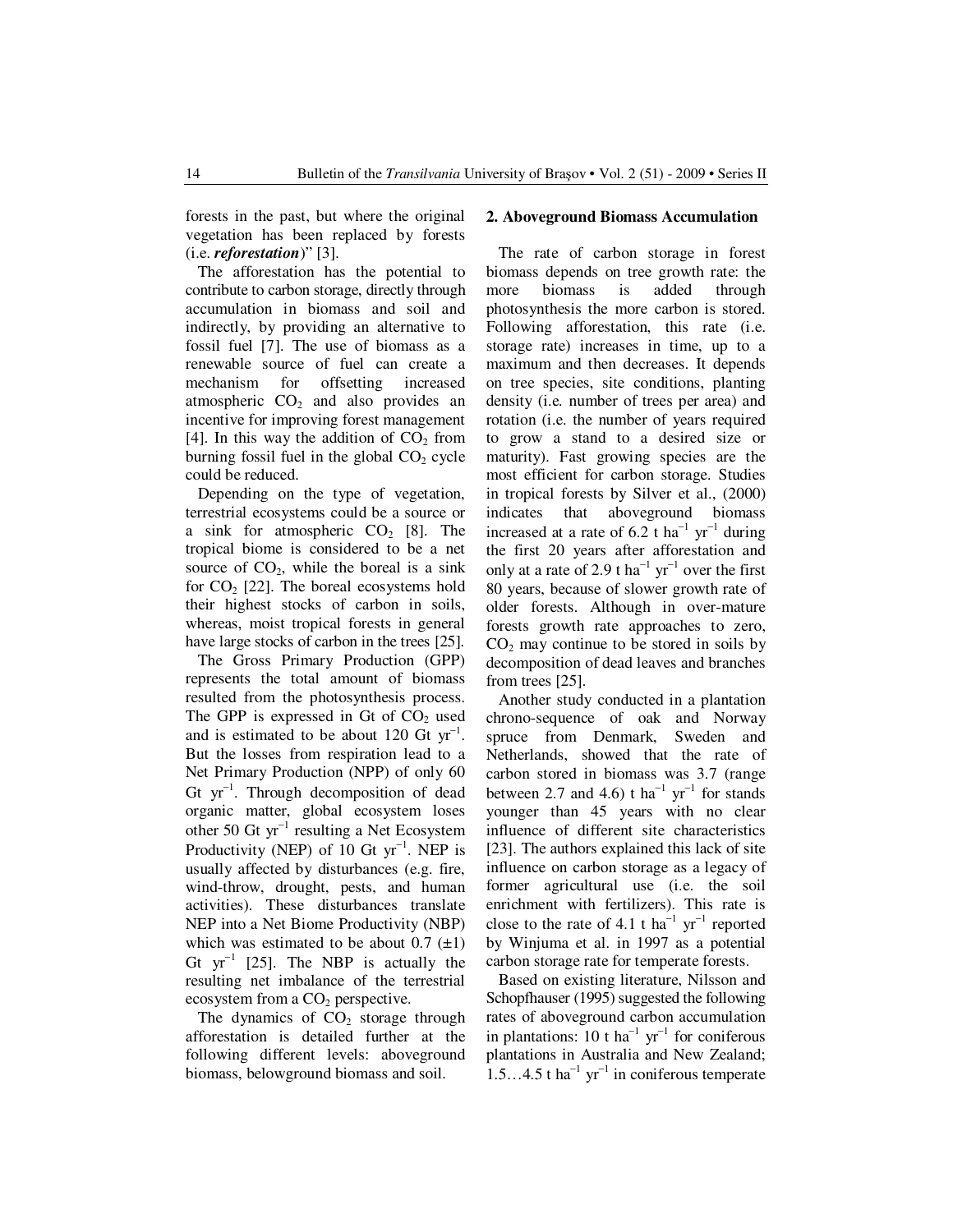plantations of Europe and the United States;  $0.9...1.2$  t ha<sup>-1</sup> yr<sup>-1</sup> in Canada and the former Soviet Union, and 6.4…10.0 t ha<sup>-1</sup> yr<sup>-1</sup> in tropical Asia, Africa, and Latin America.

In pastures, carbon accumulation (i.e. combined aboveground and below-ground NPP) is about  $3.4 \text{ t}$  ha<sup>-1</sup> yr<sup>-1</sup> in tropical humid savannas,  $0.7$  t ha<sup>-1</sup> yr<sup>-1</sup> in tropical dry savannas and  $0.5$  t ha<sup>-1</sup> yr<sup>-1</sup> in temperate steppe [16].

Increases in atmospheric carbon may lead to a higher GPP due to intensification of the photosynthesis process. However, some models indicate that the increase in  $CO<sub>2</sub>$  concentration will not necessarily lead to a higher NPP, because respiration is expected to continue to increase with the rise in air temperature [25].

#### **3. Belowground Biomass Accumulation**

Belowground biomass is represented by root and litter biomass. The development of the roots depends on soil type, tree species and bedrock. Some figures regarding the biomass stored in roots in different types of ecosystems is presented in Table 1.

Table 1 *The estimation of the carbon stored in root biomass in different regions of the world* [15]

| <b>Region</b>  | <b>Carbon stored</b><br>in root biomass<br>[%] | <b>Carbon stored</b><br>in roots<br>[t/ha] |
|----------------|------------------------------------------------|--------------------------------------------|
| <b>B</b> oreal | 20                                             | 11.0                                       |
| Temperate      | 19                                             | 17.1                                       |
| Tropical       | 20                                             | 14.0                                       |
| Agro-forestry  | 10                                             | 3.0                                        |

The belowground biomass represents 10 to 25% of the aboveground biomass [15]. Cooper (1983), found that the percentage of roots out of the total crop biomass was 17% in coniferous forests and 20% in hardwood forests, of which the share of fine roots accounts for 15%. A study of Murphy and Lugo, 1986 showed that roots

represent 8 to 50% of plant biomass in dry forests (with roots' NPP of 22-24%) and less than 5 to 33% in rainforests.

The litter fall, according to Nilsson (1995) for boreal coniferous ecosystems, is estimated to be about 0.3 t  $ha^{-1}$ , with a litter duration of approximately 353 years. By contrast, in the tropical forests litter fall is estimated at  $6.0$  t ha<sup>-1</sup> with a litter that resists less than a year. The carbon stored in litter was estimated to be about  $0.5$  t ha<sup>-1</sup> for boreal forests, 2.8 t  $ha^{-1}$  for temperate forests and 3.7 t ha<sup>-1</sup> in tropical forests [15].

## **4. Changes in Soil Carbon**

The soil carbon consists in soil organic carbon (SOC) and inorganic carbon. The SOC is comprised of detritus - decomposed plants, animals and microbes [21].

Each soil has a maximum carbon storing capacity, depending on the nature of the vegetation, precipitation and temperature [8]. This capacity represents the equilibrium between carbon inflow and outflow from the soil carbon pool. When land use is changed this equilibrium is disturbed, a new equilibrium being reached later, after the new ecosystem is established.

In agricultural land, by far, the highest amount of carbon is stored belowground. The agricultural activities (e.g. plowing, planting and harvesting) lead to an enhanced oxidation of organic matter within the soils. As a result of this process, carbon dioxide is released into the atmosphere [1].

During the first years after afforestation, the soil loses carbon. This loss is a result of the reduced input of biomass (above- and below-ground) to the soil, the change in soil moisture and temperature regimes (which accentuate the rate of organic matter decomposition), and also due to the tillage induced perturbations which reduce physical protection of the soil and promote soil erosion [11]. The most important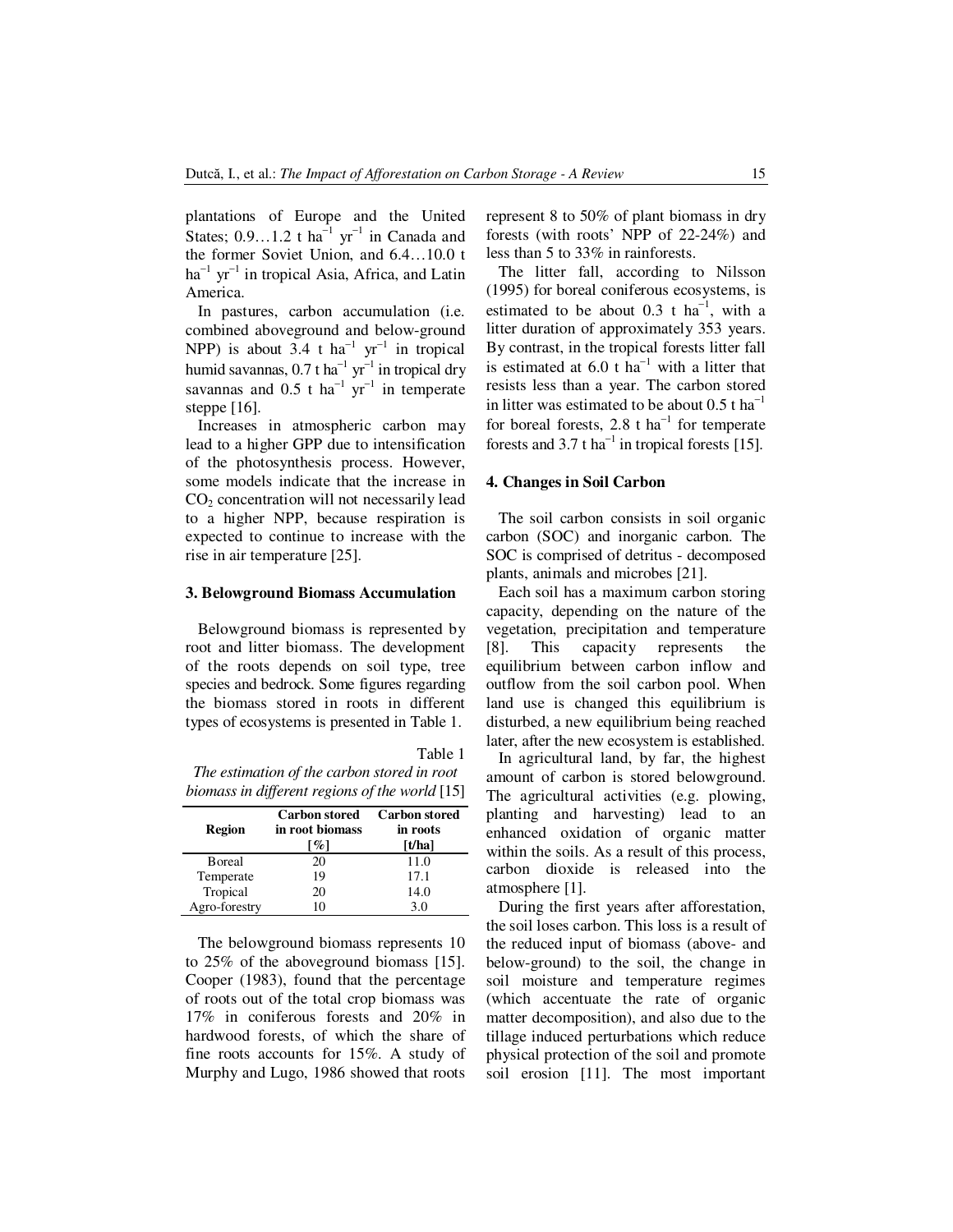factors influencing the change in soil carbon are: previous land use, the climate and the type of forest installed [20]. For example, Guo and Gifford (2002) showed that planting broadleaf trees into pasture had little effect on soil carbon stock. In contrast, conifer trees reduce soil carbon stocks by 12% [8]. Considering climate factor, the conversion from pasture to forest has little effect in the lower rainfall areas (i.e. <1200 mm  $yr^{-1}$ ) but significantly reduced soil carbon stocks in higher rainfall areas. This is valid especially in the areas with precipitation higher than 1500 mm  $yr^{-1}$ , where this reduction reached 23% [8].

According to Guo and Gifford (2002) the dynamics of soil carbon is also a function of the type of land use change (Table 2). The type of transition with the highest rate of SOC storage in the soil is from agricultural crop to forest and the one with the highest loss in SOC is from pasture to agricultural crop. In addition, the type of transition with the lowest impact on SOC change is pasture to plantation and plantation to pasture. Additionally, the same authors showed that, when pastures are converted to conifer plantations, SOC declines, while when they are converted to either broadleaf tree plantations or naturally regenerated secondary forest, SOC is unaffected [8].

Table 2

*Soil carbon inputs (positive values) and outputs (negative values), by the type of transition, based on data from 74 publications* [2]

| <b>Before</b>       | After               | <b>Carbon stock</b> |
|---------------------|---------------------|---------------------|
| pasture             | plantation          | $-10%$              |
| forest <sup>*</sup> | plantation          | $-13%$              |
| forest <sup>*</sup> | crop                | $-42%$              |
| pasture             | crop                | $-59%$              |
| forest <sup>*</sup> | pasture             | $+8\%$              |
| crop                | pasture             | $+19%$              |
| crop                | plantation          | $+18%$              |
| crop                | forest <sup>*</sup> | $+53%$              |

Mature forest

Studies by Paul et al. (2002), found that plantations established on agricultural lands lost soil carbon during the first 5-10 years. However, the initial carbon balance of the agricultural land was restored after 30 years.

The most susceptible part of the soil to lose carbon is the top layer, which also contains the highest amount of SOC. This layer, during the first years after afforestation, will receive relatively little input from above-ground litter, while SOC from agricultural residues will continue to decompose. As a result the overall SOC may decrease. However, during this time, at higher soil depths the SOC may increase as a result of root decomposition [18]. Several studies have shown that the highest soil carbon losses occur during the first year, affecting the soil up to a depth of 40 cm. Also, according to Nilsson (1995), the highest rates of carbon loss are in the areas with the highest rates of land use change: the tropical and subtropical regions.

#### **5. Conclusions**

In terrestrial ecosystems the amount of carbon stored in soil is greater (about 1550 Gt in the first meter of the soil) than the amount in living vegetation (about 600 Gt) and atmosphere (about 700 Gt) [2], [12], [19], [21]. Therefore, it is important to understand the dynamics of soil carbon cycle to adopt the appropriate management strategy for carbon preservation.

By afforestation, the amounts of carbon lost or gained by soil are generally small compared with accumulation of carbon in tree biomass [17]. Because at global level, the rate of carbon emissions from the soil is much higher than the storage rate, the main strategy regarding the soil carbon pool should seek the preservation of the existing reserves and also the sequestration of new SOC.

In the pastures, the herbs' leaves and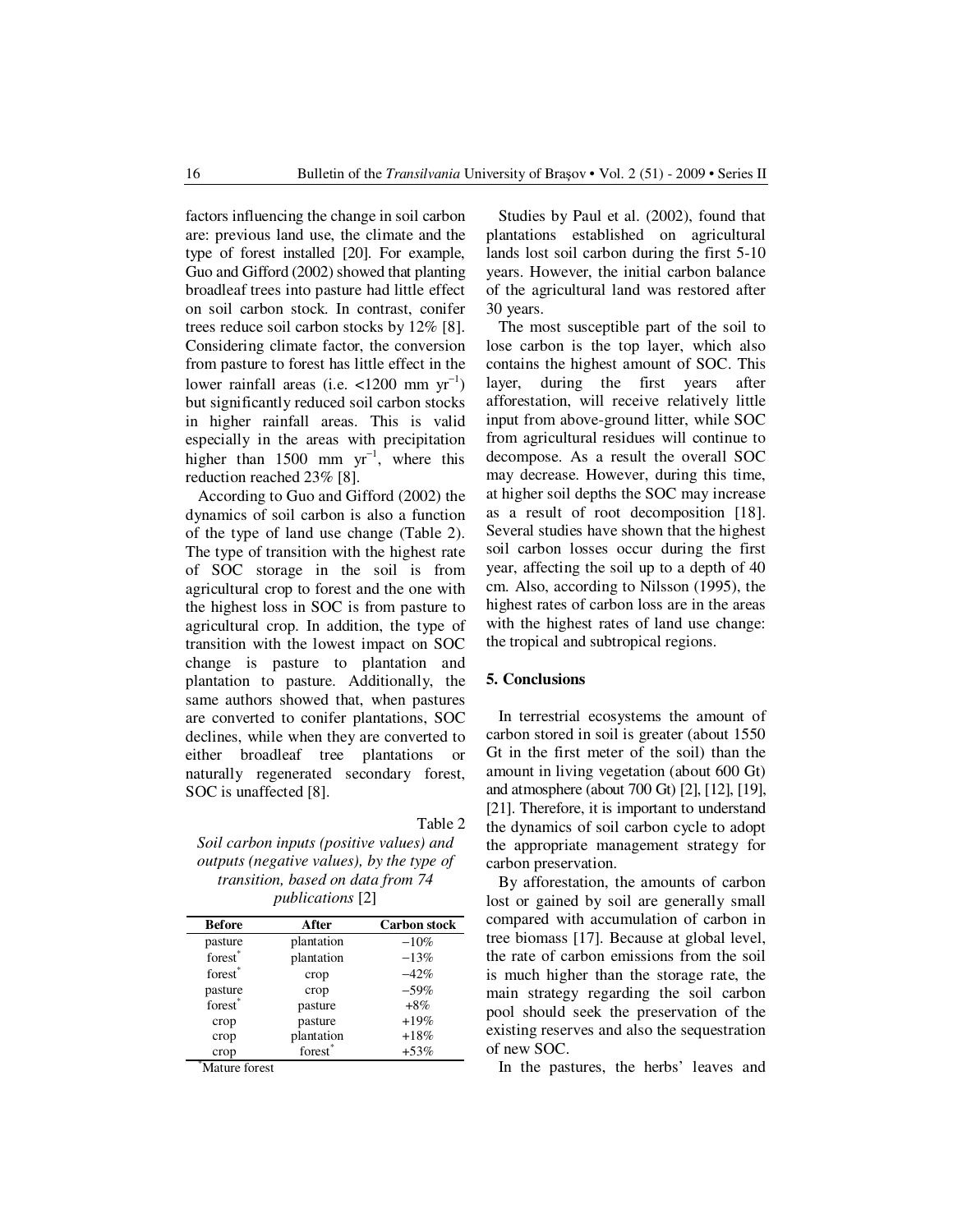stems die at the end of each growing season and therefore, almost all carbon stored in aboveground biomass is transferred into the soil through biomass decomposition. By contrast, the forest enriches the soil in carbon by litter decomposition while another important amount is stored in wood. Therefore carbon storage in woody biomass is an important alternative for atmospheric carbon mitigation. However, through burning or decomposition the amount of carbon stored in wood is released back into the atmosphere. Therefore, to maintain these reserves, the wood should be transformed in long-life wood products. This will help reduce the emissions in the atmosphere of the carbon previously stored in biomass.

#### **References**

- 1. Baker, J.M., Ochsner, T.E., et al.: *Tillage and Soil Carbon Sequestration - What Do We Really Know?* In: Agriculture, Ecosystems and Environment **118** (2007), p. 1-5.
- 2. Bouwman, A.F.: *Soils and the Greenhouse Effect.* New York. John Wiley & Sons, 1990.
- 3. Brown, S., Lugo, A.E., Chapmen, J.: *Biomass of Tropical Tree Plantation and Its Implications for the Global Carbon Budget.* In: Forest Research **16**  (1986), p. 390-394.
- 4. Brown, S., Sathaye, J., et al.: *Management of Forests for Mitigation of Greenhouse Gas Emissions*. In: *Climate Change 1995. Impacts, Adaptations and Mitigation of Climate Change: Scientific-Technical Analyses.* Watson, R.T., Zinyowerea, M.C., Moss, R.H. (eds). Cambridge University Press, Cambridge, 1996, p. 773-797.
- 5. Bruening, E.: *Conservation and Management of Tropical Rainforests: An Integrated Approach To Sustainability.*

Wallingford. Oxon, CABI Publishing, 1996.

- 6. Cooper, C.F.: *Carbon Storage in Managed Forests.* In: Canadian Journal of Forest Research **13** (1983) No. 1, p. 155-166.
- 7. Fearnside, P.M.: *Amazonian Deforestation and Global Warming: Carbon Stocks in Vegetation Replacing Brazil's Amazon.* In: Forest Ecology and Management **80** (1996), p. 21-34.
- 8. Guo, L.B., Gifford, R.M.: *Soil Carbon Stocks and Land Use Change: A Meta Analysis.* In: Global Change Biology **4**  (2002), p. 345-360.
- 9. Houghton, R.A.: *The Annual Net Flux of Carbon to the Atmosphere from Changes in Land Use 1850-1990.* In: Tellus **50B** (1999), p. 298-313.
- 10. Houghton, R.A., Goodale, C.L.: *Effects of Land-Use Change on the Carbon Balance of Terrestrial Ecosystems.* In: Global Change Biology **153** (2004), p. 317-327.
- 11. Lal, R.: *Forest Soils and Carbon Sequestration.* In: Forest Ecology and Management **220** (2005), p. 242-258.
- 12. Lal, R., Kimble, J.M.: *Conservation Tillage for Carbon Sequestration.* In: Nutrient Cycling and Agroecosystems **49** (1997), p. 243-253.
- 13. Montagnini, F.: *Evaluating the Role of Plantations as Carbon Sinks: An Example of an Integrative Approach from the Humid Tropics.* In: Environmental Management **22** (1998) No. 3, p. 459- 470.
- 14. Murphy, P.G., Lugo, A.E.: *Ecology of Tropical Dry Forests.* In: Annual Review of Ecology and Systematic **17** (1986), p. 67-88.
- 15. Nilsson, S., Wolfgang, S.: *The Carbon-Sequestration Potential of a Global Afforestation Program.* In: Climatic Change **30** (1995), p. 267-293.
- 16. Parton, W.J., Scurlock, J., Ojima, D.S., Schimel, D.S., Hall, D.O.: *Impact of*